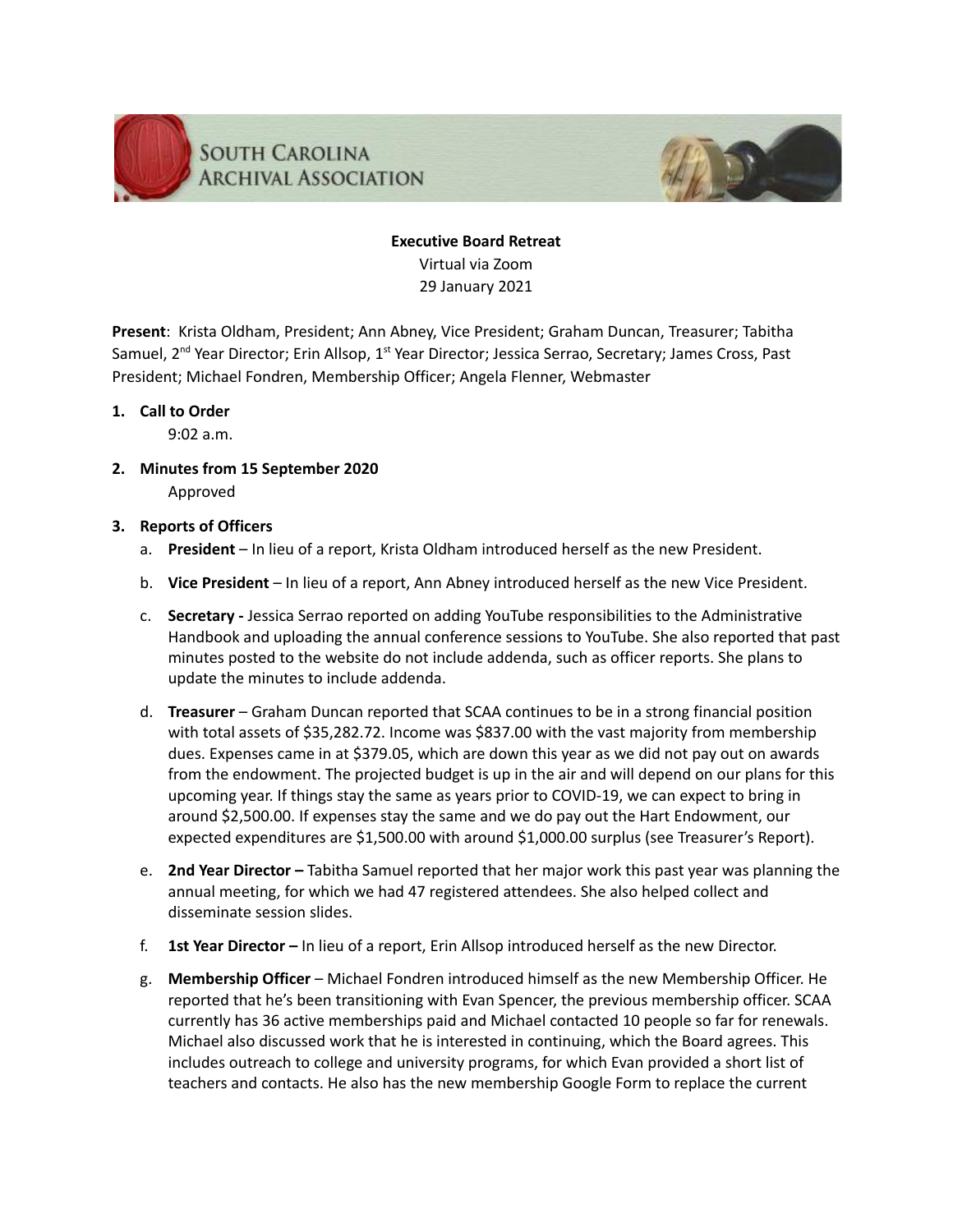Wufoo form. Angela Flenner stated that it's an easy swap on the website and to let her know when it's ready to go.

- h. **Webmaster** Angela Flenner reported that she has been webmaster since 2012 and would like to put a call out for anyone interested in taking over. Her current position responsibilities have taken her away from archival duties. She's happy to continue until we find a replacement to keep continuity. Currently, the Webmaster, Blog Editor and Secretary have website editing capabilities. If other Board members would like permissions, let her know and she can set it up.
- i. **Blog Editor** Krista Oldham presented Jim Cross' report in his absence. Nine blogs were posted to the website which were also sent out on the SCAA listserv. Topics included quarantine research, survey opportunities, and meetings held by other organizations of interest to members. He also sent two additional announcements via the listserv. Jim worked with the Secretary and Webmaster to upload annual meeting session recordings to the SCAA Google Drive and YouTube account, which he then sent out on the blog, Facebook, and the listserv.

#### **4. Reports of Standing Committees**

- a. **Nominating Committee (Past President)** Krista Oldham presented Jim Cross' report in his absence. He will begin recruiting for open positions on the Nominating Committee. Please send him potential candidates to serve on the committee.
- b. **Endowment Committee (Treasurer)** As part of Graham's duties as Treasurer, he is happy to continue as chair. He will reach out to appoint two to three others to help review applications.

Hart Endowment - Because the priority is to support travel expenses for conferences (SCAA and SAA), we may not pay this out because both are virtual this year.

Burgin Endowment - Graham plans to formalize this endowment this year. He will present a concrete proposal on this at the next Board meeting. The Hart Endowment was endowed with funds from general SCAA funds and put into a certificate of deposit account. To do the same with Burgin will require a vote by the membership. The Hart Endowment used a \$2,500.00 certificate of deposit, which will likely be similar for Burgin.

**c. Hart Committee** – This is an ad-hoc committee and not a standing committee. Whenever an application is received, the chair appoints two to three others to review. Last year, Kim selected Kathryn, Tracy, and Christin to review the one application received.

Last year, the certificate of deposit was not reimbursed from the SCAA checking account as there was only a 10-day window to do so. Graham will be sure to do that this year. Some of it was paid back into the general checking account from money received from the 2019 Summer Social, which is the main fundraiser to support the Hart Endowment. This type of fundraising event could work to fund the Burgin endowment as well.

**d. Awards Committee (Vice President)** – No report at this time.

#### **5. Old Business**

a. **Administrative Handbook** – This [handbook](https://docs.google.com/document/d/1GqIwXeciwWdVpDZyyTR2nfHuvIpxtTQbAkWSI4hm2sI/edit) was drafted last year, and each of the Board members' sections need to be reviewed and revised by the current members to ensure all activities are documented. The Board agreed to have the handbook finalized and approved at the September meeting in preparation for the October annual meeting. This will help smooth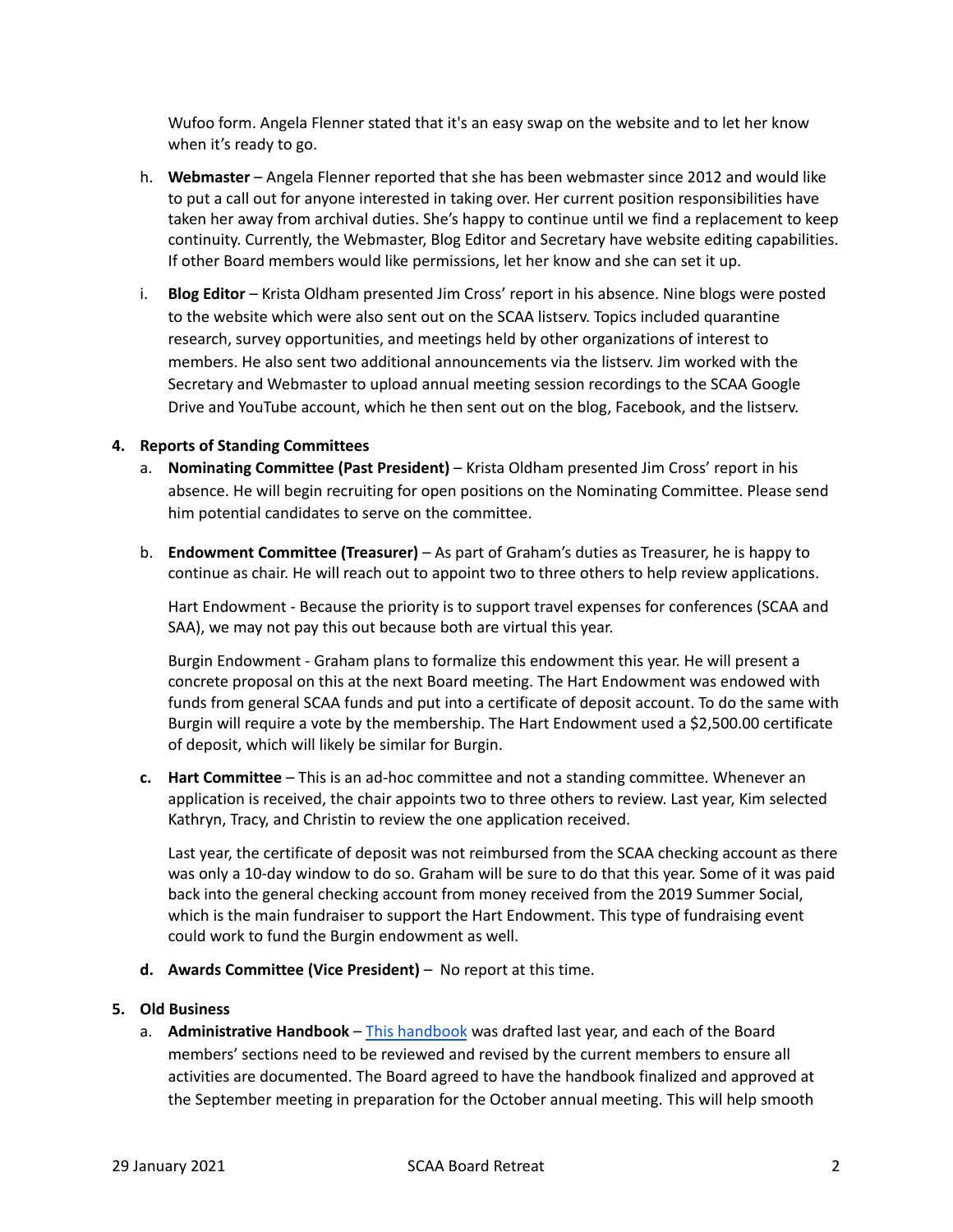transitions between outgoing and incoming officers. The Board also discussed updating it to reflect situations like the COVID-19 pandemic on Board member responsibilities. Erin Allsop reported that SNCA is in the process of doing this. As a SNCA board member, she will ask them for advice. The Board agreed that it would be beneficial to include a hand-off checklist. Part of the duties of each position should be to have a transition meeting with the incoming member to pass along information and advice, to occur around November after the annual meeting. It needs to be decided which Board member will be responsible for connecting outgoing members with newly appointed members.

b. **Clean up SCAA Google Drive** – A discussion occurred last year about cleaning up the Google Drive folders but it was put on hold. As Secretary, Jessica agreed to take on this task. She will review the current folder structure and suggest a hierarchy to be approved by the Board at the next meeting.

The Board discussed concerns with Google permissions, access, and transitions with incoming and outgoing Board members. Google Drive is not designed for multiple people logging into the same account, but for multiple users to access the same files through file sharing. Currently, the email and password stay the same, which is not secure as new and old Board members could continue to log in. To improve security and ease permissions management, the Board agreed to create one top layer folder that is shared with Board members' own Gmail accounts. Only the President, Secretary and Webmaster will continue to have login permissions. This does cause issues with ownership if Board members own the files and folders they add and not the SCAA account. To alleviate this, a protocol will be documented in the Administrative Handbook in an outgoing checklist for each Board member to transfer ownership to the SCAA Google account. The Board agreed that Google permissions should be changed around December, which is the same time Angela changes officers and emails on the website.

# **6. New Business**

- a. **Potential Collaboration with South Carolina Library Association (SCLA)** Krista connected with the President of SCLA, Megan Palmer, to discuss collaborations on social justice issues and workshops. Megan is willing to meet with the Board to discuss what SCLA is doing and brainstorm collaborations. Board members agreed that strengthening partnerships within our state would be a great benefit to SCAA members as long as we ensure we are meeting membership needs and not overextending ourselves. The Board discussed ways this could be accomplished, including tying the partnership into an existing event (spring workshop or summer social), or collaborating on commonalities like primary resources, virtual book talks or events. Because this is social justice related, it is a great way to pursue our DEI mission and become a stronger advocating body within the state. Krista will work with Megan to identify a time to meet. There is also a new regional organization for the Southeast that could be another collaborative partner.
- b. **Spring Workshop** Tabitha presented last year's ideas that were not used since it was cancelled. The Board came to a consensus to pursue the grant writing workshop with T. J. Wallace as a virtual event. Clemson will host again on Zoom, and they now have Zoom Webinar capabilities that include a registration platform. T. J.'s talk is about 45 minutes, which could be supplemented with those who have experience in finding and applying for grants, managing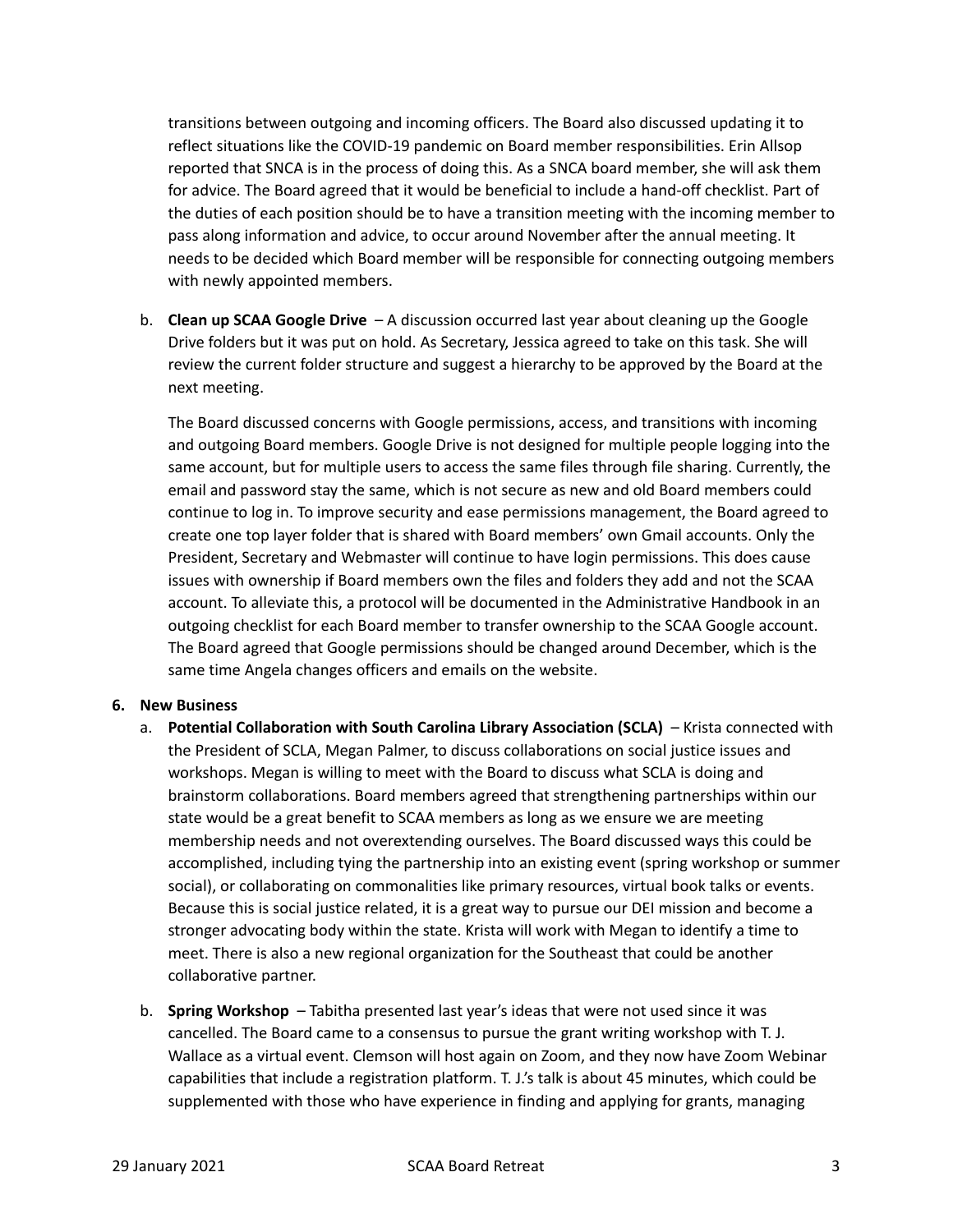grants and keeping to timelines. The Board discussed breaking these into several sessions in the morning and afternoon with time for a lunch break. Tabitha will reach out to T. J. to decide a date in April, making sure to avoid the SNCA conference (April 14-16) and Easter weekend (April 4). It was suggested that we record the session and upload to our YouTube channel if T. J. consents. Graham stated that SCAA is stable financially and could absorb the costs if we were to provide the workshop free of charge. The Board agreed, especially given financial hardships of the past year. The only cost will be a speaker fee. Erin and Tabitha will meet to start planning.

- **c. Summer Social** The social is traditionally a fundraising opportunity for the Hart Endowment with a low-cost fee around \$10.00. The Board decided it will need to be hosted virtually. The Avery Research Center was suggested for a tour site as they recently underwent renovations but it's unclear if they have virtual tour capabilities. The Modjeska Simkins House has recently done a virtual walkthrough that includes archival materials in the exhibits. This could be paired with a post-tour virtual cocktail hour or archival trivia game. We can share recipes from the archives for drinks or foods. Erin volunteered to help Ann with planning.
- d. **Annual Meeting** The Board came to a consensus that the annual meeting will be virtual again. There was no theme last year due to COVID restraints and timing. The Directors will need to consider a theme for this year. Virtual concurrent sessions worked well last year with recording capabilities, and it will be determined whether to have concurrent sessions this year based on the number of submissions. To give members more time to submit and directors more time to plan, the Board decided to put out the call for proposals around June with an August deadline. The meeting date will need to be planned around the SCLA conference (mid-October) and the NDSA/DLF Forum (November 7-11).

The Board agreed to include a student poster session again. No submissions were received last year, but this may improve with more time for outreach. Directors should consider providing a later submission deadline to accommodate the semester and ability to access school-supplied software. It was suggested we expand student submissions to include any student that utilizes archival materials, not just grad students in archival programs. This could include PhD candidates, public history grads, archives interns, or K-12 students involved in History Day for which Tabitha is one of the regional coordinators. This raised a question about recording presentations given by minors, which may need parental and minor consent. Another option is to provide an unrecorded session and share the poster or slides.

**e. Updates to the Website** – The Board discussed various updates to be made to the website, which currently uses Joomla content management system. This included adding links or feeds to our active social media accounts - Facebook and Twitter. Angela will investigate whether an extension is needed for the feed. We could implement Throwback Thursdays or other events to share member resources and keep the feed active. The manual is outdated and needs to be replaced when the Administrative Handbook is completed. The strategic plan is also outdated but the Board has not yet drafted a new plan. Once the old versions are replaced, they should be filed in the Google Drive for reference. The Archives Month & Advocacy page has potential but it hasn't been used frequently. Once SHRAB's survey is complete, a directory of South Carolina archives should also be added as a resource.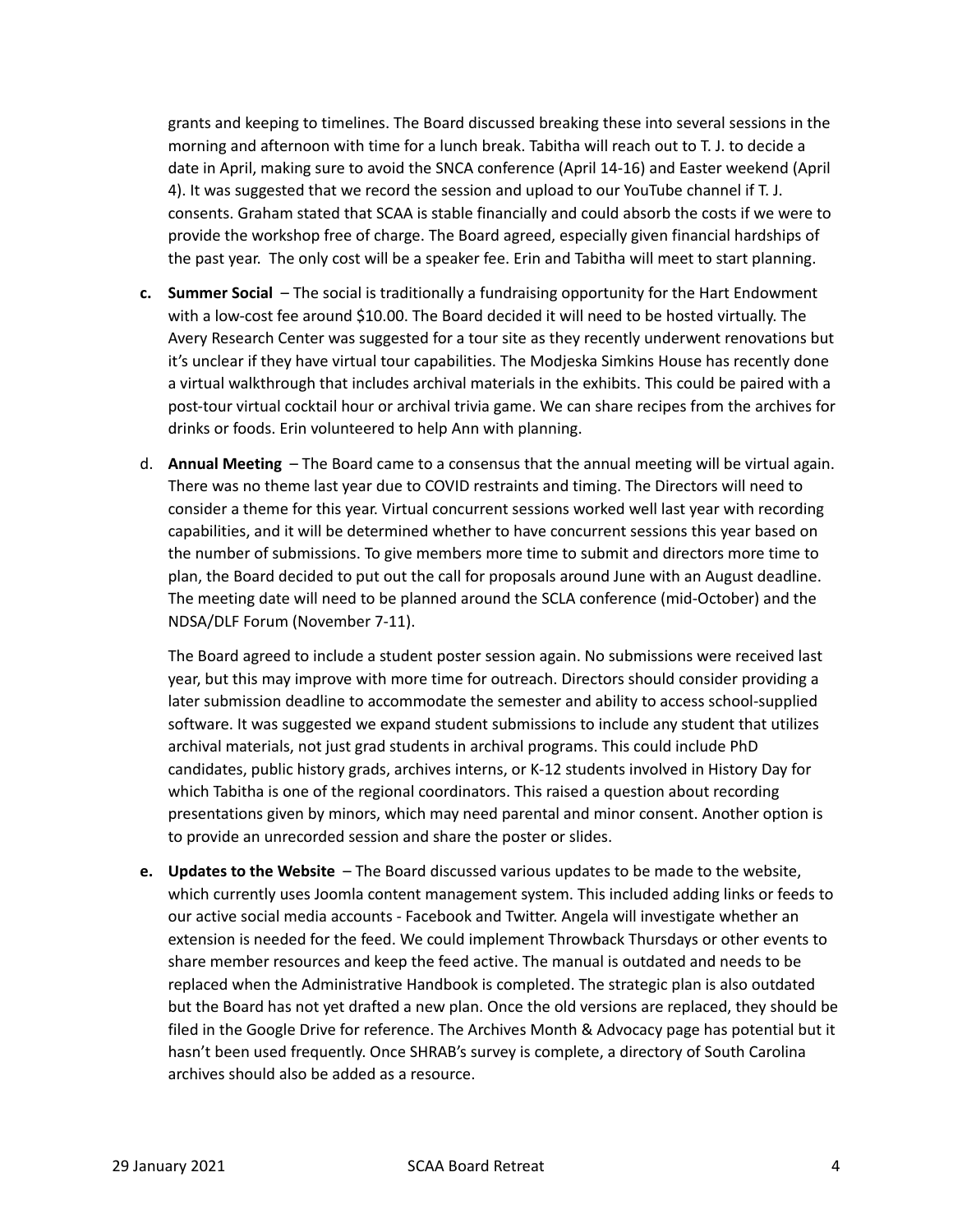f. **Ideas for This Year** – The Board agreed that we need more DEI activities to support our Statement on Racism and Racist Events. This could arise from the collaboration with SCLA. Other ideas included town halls on DEI work, community archiving, workshops on conscious editing or reparative archival work. The Board could also explore hosting discussions related to others taking on the role of archivist to preserve national events, such as the January insurrection. Another suggestion was to coordinate a statewide survey on archival/public history/records management salaries similar to SAA's national survey. This would better contextualize salaries within the cost of living in South Carolina. This may be data SHRAB is collecting in their survey. It was suggested to hold off on our own surveys until the SHRAB results are analyzed to help determine what further data needs collecting. Jim reported that strategic planning was also put on hold so that the SHRAB survey can be used to align SCAA's goals with the needs of our state. It was also discussed that outlining a strategic plan earlier in the year could allow SCAA to explicitly address DEI initiatives.

# **7. Date for Next Meeting**

Krista will send out Doodle polls to get dates on our calendar for the year. She will also send out calls for agenda items ahead of time.

# **8. Action Items**

All Board Members (or unassigned)

- Provide suggestions for a new Webmaster.
- Inform Angela if you would like permissions to edit the website so she can get you set up.
- Document activities and completion timelines for your position in the draft [Administrative](https://docs.google.com/document/d/1GqIwXeciwWdVpDZyyTR2nfHuvIpxtTQbAkWSI4hm2sI/edit) [Handbook](https://docs.google.com/document/d/1GqIwXeciwWdVpDZyyTR2nfHuvIpxtTQbAkWSI4hm2sI/edit). Draft a hand-off checklist that includes a transition meeting with the incoming member around November to pass along information and advice, and a December deadline to transfer ownership of Google files and folders to the SCAA account.
- Send Jim potential candidates to serve on the Nominating Committee.

# Krista Oldham

- Send Doodle polls to set up next Board meetings.
- Work with SCLA President to identify a time to meet with SCAA Board.

# Ann Abney

● Work with Erin to plan the summer social.

# Graham Duncan

● Create proposal to formalize Burgin Endowment and present it at the March Board meeting.

# Tabitha Samuel

- Reach out to T. J. Wallace to find April availability for the spring workshop.
- Meet with Erin to begin spring workshop planning.

#### Erin Allsop

- Ask SNCA board for advice on updating the Administrative Handbook to reflect situations like the COVID-19 pandemic on Board member responsibilities.
- Meet with Tabitha to begin spring workshop planning.
- Work with Ann to plan the summer social.

Jessica Serrao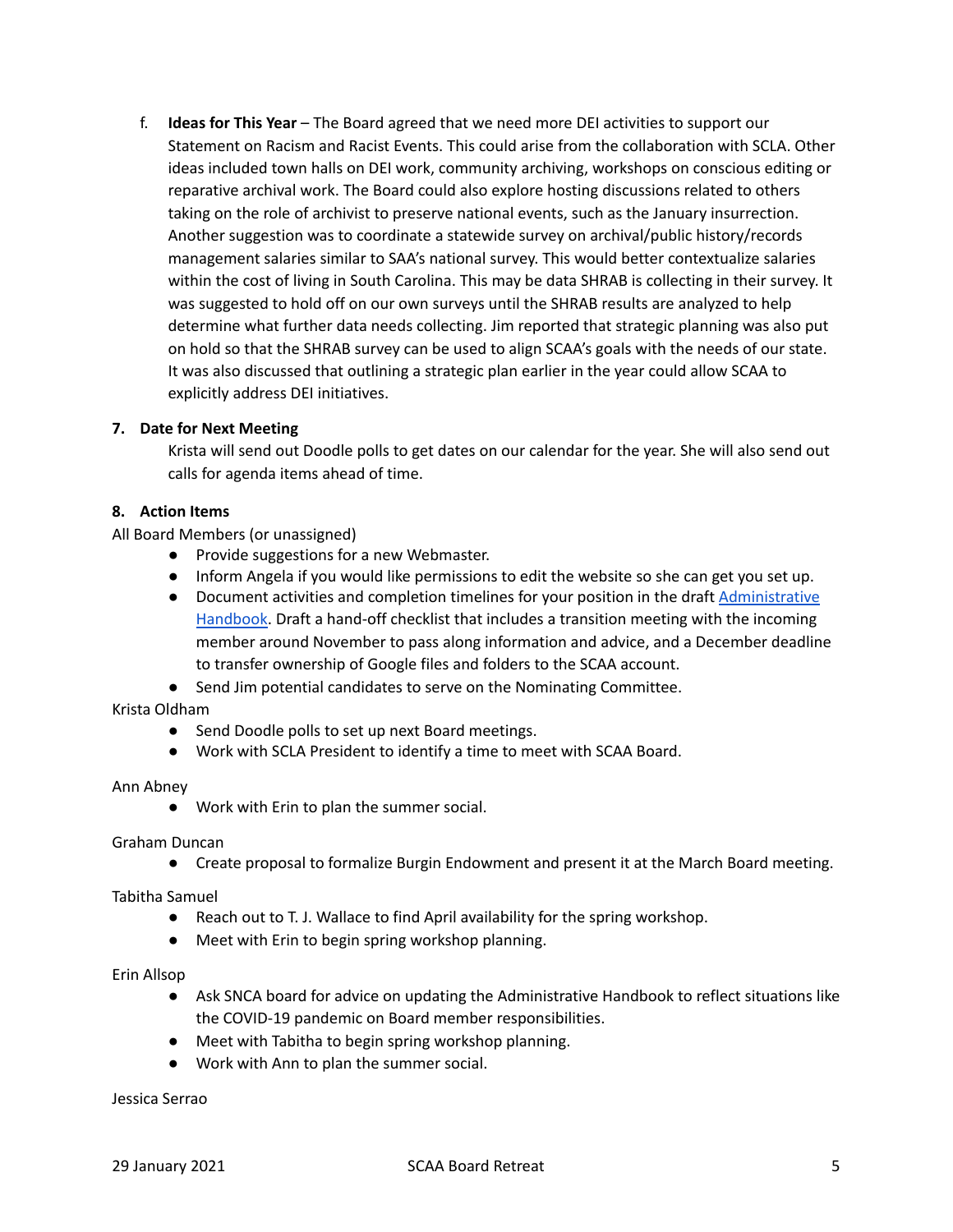- Review the current Google Drive folder structure and propose a hierarchy to the Board at the March meeting.
- Update meeting minutes on the website to include addenda/reports.
- Review meeting minutes to determine if the Endowment Committee was approved as a standing committee.

# Michael Fondren

● Inform Angela when the membership Google Form is finalized and she will replace the current Wufoo form.

#### Angela Flenner

● Investigate whether an extension is needed to add social media feeds to the website.

#### **9. Adjourn**

11:52 a.m.

-Respectfully submitted by Jessica Serrao, Secretary